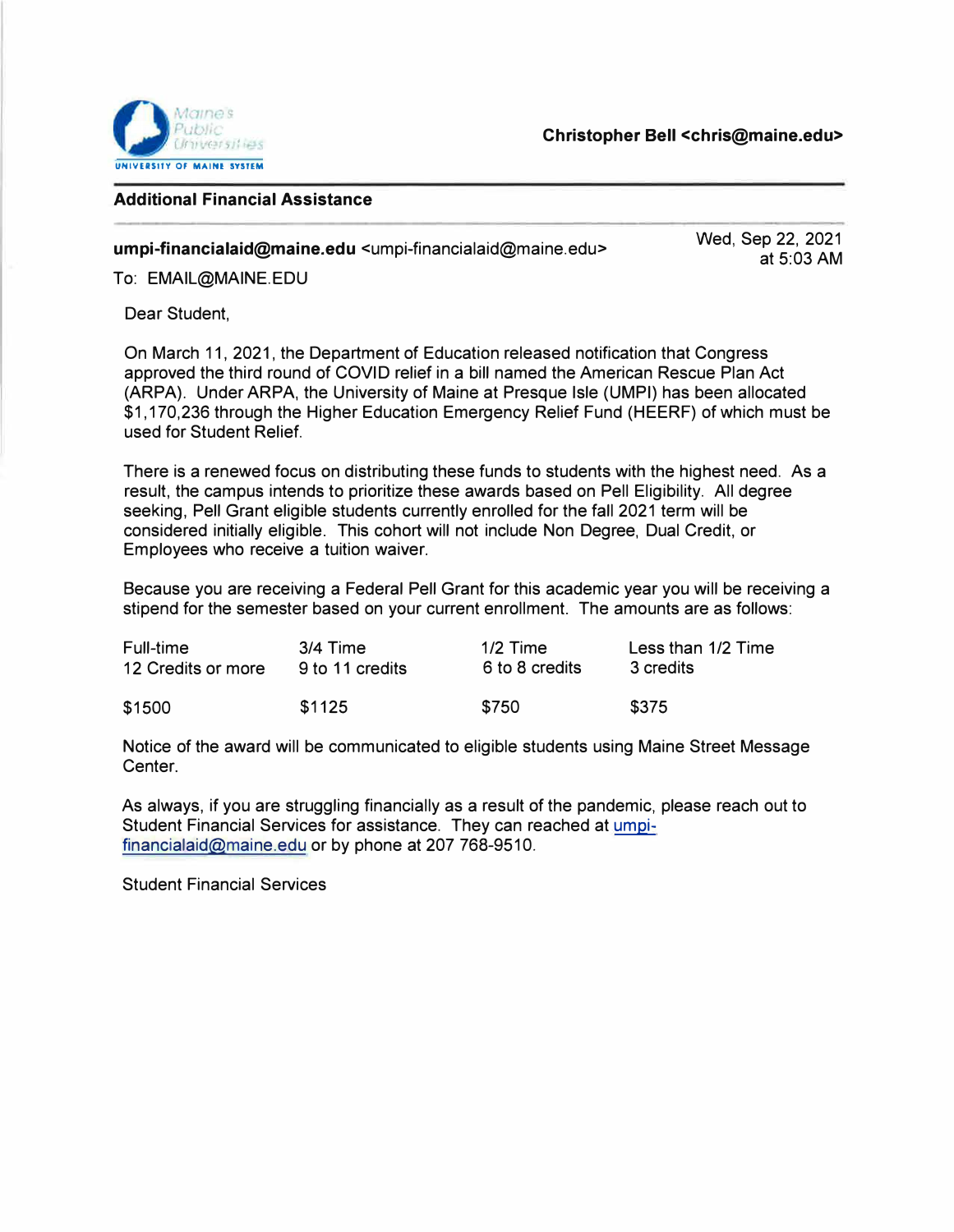| <b>My Homepage</b> |
|--------------------|
|                    |

## **Student Message Center - Staff**

## Christopher Bell

## **Message Center Communications**

Your active Message Center communications are listed below. To view a communication just click the Communication description. After viewing it, you may hide a communication by clicking the Window Shade icon.

| List of Communications                                                                                                                                                                                                                                                                                                                                                                                                                                                                                                                                                                                                                                                                                                                                                                                                                                                                                                                                                                                                                                                                                                                                                                                                                                                                                                                                                                                                                                                           |                                           |                                         |      | Find   View All              | First<br>$\mathbf{1}$         | 1 of 1         | Last   |
|----------------------------------------------------------------------------------------------------------------------------------------------------------------------------------------------------------------------------------------------------------------------------------------------------------------------------------------------------------------------------------------------------------------------------------------------------------------------------------------------------------------------------------------------------------------------------------------------------------------------------------------------------------------------------------------------------------------------------------------------------------------------------------------------------------------------------------------------------------------------------------------------------------------------------------------------------------------------------------------------------------------------------------------------------------------------------------------------------------------------------------------------------------------------------------------------------------------------------------------------------------------------------------------------------------------------------------------------------------------------------------------------------------------------------------------------------------------------------------|-------------------------------------------|-----------------------------------------|------|------------------------------|-------------------------------|----------------|--------|
| Institution                                                                                                                                                                                                                                                                                                                                                                                                                                                                                                                                                                                                                                                                                                                                                                                                                                                                                                                                                                                                                                                                                                                                                                                                                                                                                                                                                                                                                                                                      | <b>Description</b>                        | Message Link Sent Date                  |      | <b>End Date Status</b>       | Viewed                        | Date<br>Opened | Hidden |
| 1 University Maine Presque Isle                                                                                                                                                                                                                                                                                                                                                                                                                                                                                                                                                                                                                                                                                                                                                                                                                                                                                                                                                                                                                                                                                                                                                                                                                                                                                                                                                                                                                                                  | <b>Additional Financial</b><br>Assistance | 0000054330 09/22/2021 09/23/2021 Active |      |                              | N                             |                | Ν      |
| <b>Close this Communication</b>                                                                                                                                                                                                                                                                                                                                                                                                                                                                                                                                                                                                                                                                                                                                                                                                                                                                                                                                                                                                                                                                                                                                                                                                                                                                                                                                                                                                                                                  |                                           |                                         |      |                              |                               |                |        |
| <b>Communication Description</b>                                                                                                                                                                                                                                                                                                                                                                                                                                                                                                                                                                                                                                                                                                                                                                                                                                                                                                                                                                                                                                                                                                                                                                                                                                                                                                                                                                                                                                                 |                                           |                                         |      |                              |                               |                |        |
| Federal Coronavirus Response and Relief Supplemental Appropriations Act (CRRSAA), also known as the Higher<br>Education Emergency Relief Fund (HEERF III)                                                                                                                                                                                                                                                                                                                                                                                                                                                                                                                                                                                                                                                                                                                                                                                                                                                                                                                                                                                                                                                                                                                                                                                                                                                                                                                        |                                           |                                         |      |                              |                               |                |        |
| Individual message items are below. Use the navigation links at the top right to view each message item, or you can click View All to<br>see all items.                                                                                                                                                                                                                                                                                                                                                                                                                                                                                                                                                                                                                                                                                                                                                                                                                                                                                                                                                                                                                                                                                                                                                                                                                                                                                                                          |                                           |                                         |      |                              |                               |                |        |
|                                                                                                                                                                                                                                                                                                                                                                                                                                                                                                                                                                                                                                                                                                                                                                                                                                                                                                                                                                                                                                                                                                                                                                                                                                                                                                                                                                                                                                                                                  |                                           |                                         | Find |                              | First $\pm$ 1 of 1 $\pm$ Last |                |        |
| <b>Communication Item ID</b>                                                                                                                                                                                                                                                                                                                                                                                                                                                                                                                                                                                                                                                                                                                                                                                                                                                                                                                                                                                                                                                                                                                                                                                                                                                                                                                                                                                                                                                     | 1                                         | <b>Communication Item Type</b>          |      | Message Center Communication |                               |                |        |
| <b>Message Text</b><br>Dear Chris,                                                                                                                                                                                                                                                                                                                                                                                                                                                                                                                                                                                                                                                                                                                                                                                                                                                                                                                                                                                                                                                                                                                                                                                                                                                                                                                                                                                                                                               |                                           |                                         |      |                              |                               |                |        |
| The University of Maine at Presque Isle has been allocated additional emergency student funding through the<br>Federal Coronavirus Response and Relief Supplemental Appropriations Act (CRRSAA), also known as the Higher<br>Education Emergency Relief Fund (HEERF III). The Act requires that the funds we have received be provided as<br>financial aid grants to students, which may be used for any component of your cost of attendance, or for emergency<br>costs that arise due to coronavirus. UMPI will begin distributing HEERF III funds to eligible students starting October<br>1, 2021.<br>These funds can either be paid directly to you or can be used to pay your student bill. Please complete the HEERF<br>III 2021 Payment Confirmation on your MaineStreet To Do List by September 30th to notify us of how you would like<br>to receive this payment. Your payment preference does not impact your eligibility for these funds or the amount of<br>funds you will receive. If the confirmation is not completed by this date, funds will be sent directly to you.<br>As of today you are matriculating in a degree program at UMPI, receiving a Pell Grant, and are currently enrolled in 6<br>credits for the Fall 2021 semester, as a result you are eligible to receive a \$750,00 direct payment of these<br>emergency funds.<br>After October 1, 2021, Pell Grant eligible students will receive payments through their MaineStreet Student Account. |                                           |                                         |      |                              |                               |                |        |
| Depending on the option you choose, funds will either be used to pay any outstanding charges on your account or<br>will be refunded directly to you.                                                                                                                                                                                                                                                                                                                                                                                                                                                                                                                                                                                                                                                                                                                                                                                                                                                                                                                                                                                                                                                                                                                                                                                                                                                                                                                             |                                           |                                         |      |                              |                               |                |        |
| If you have already enrolled in direct deposit through Student Financial Services, your payment will automatically be<br>deposited into your bank account. If you have not already done so, we encourage you to enroll in direct deposit                                                                                                                                                                                                                                                                                                                                                                                                                                                                                                                                                                                                                                                                                                                                                                                                                                                                                                                                                                                                                                                                                                                                                                                                                                         |                                           |                                         |      |                              |                               |                |        |

Please visit https://www.umpi.edu/offices/student-financial-services/student-accounts/direct-deposit/ for instructions on how to enroll. If you are not able to enroll in direct deposit, a paper check will be mailed to the billing address listed on your MaineStreet account.

If you have any questions regarding your HEERF III payment, please contact the University of Maine at Presque Isle, Student Financial Services Office at:

Email: umpi-financialaid@maine.edu Phone: 207-768-9510

Sand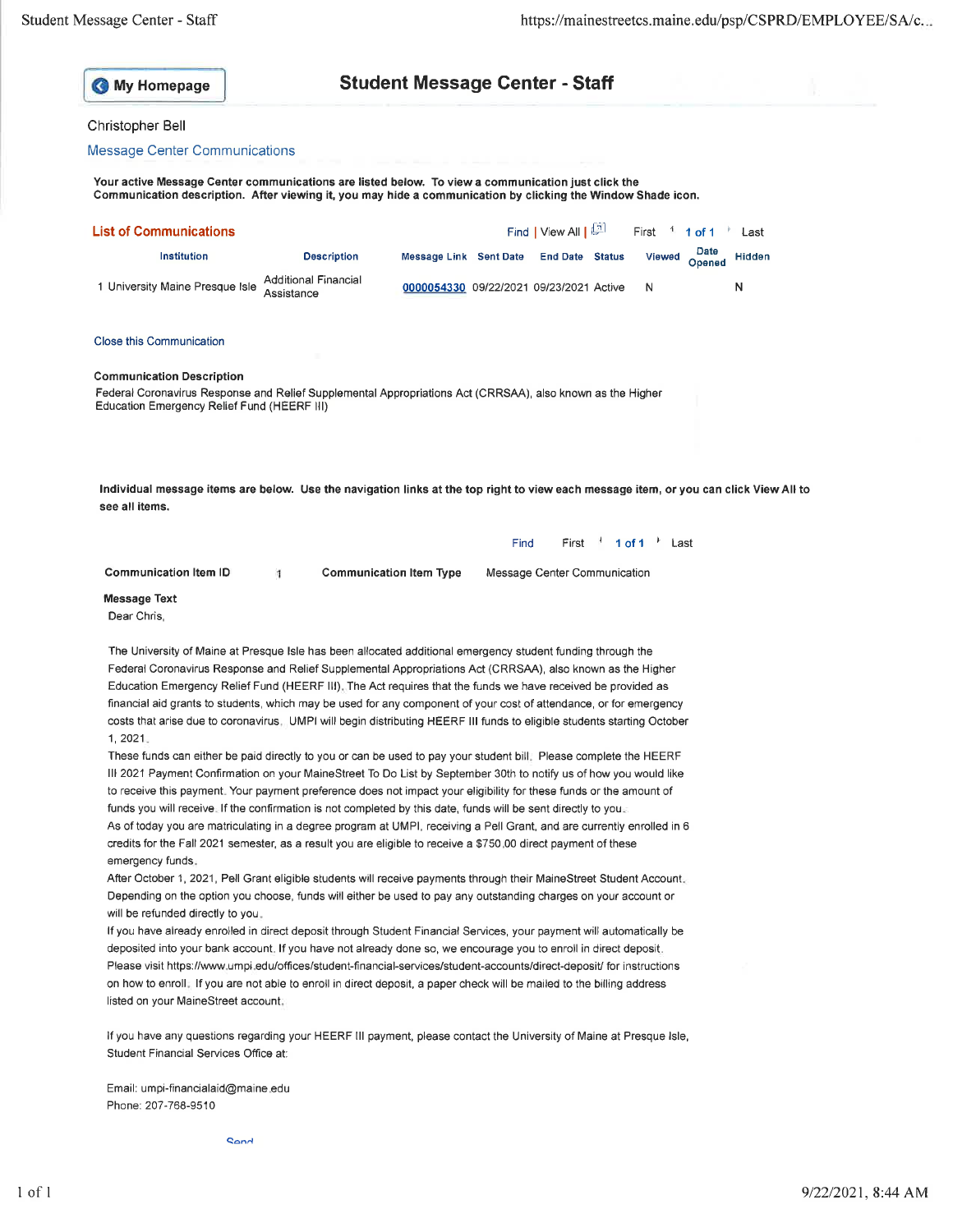Show Hidden Messages

| FILE CHEV IN MILE &                    | $\mathbf{II}$            |                                                             |                       |                                                                                                                                                                                                                                                                                                                                                                                                                                                                                                                                    |                                                      |                        |
|----------------------------------------|--------------------------|-------------------------------------------------------------|-----------------------|------------------------------------------------------------------------------------------------------------------------------------------------------------------------------------------------------------------------------------------------------------------------------------------------------------------------------------------------------------------------------------------------------------------------------------------------------------------------------------------------------------------------------------|------------------------------------------------------|------------------------|
| PRESQUE ISLE                           |                          | Institution                                                 | <b>Office</b>         | Description                                                                                                                                                                                                                                                                                                                                                                                                                                                                                                                        | Sent Date                                            | Viewed? Hide?<br>SMOIZ |
|                                        |                          |                                                             |                       |                                                                                                                                                                                                                                                                                                                                                                                                                                                                                                                                    |                                                      |                        |
| P<br>Dashboard                         |                          | $\frac{5}{6}$<br>University Maine Presque                   | Financials<br>Student | Additional Financial Assistance                                                                                                                                                                                                                                                                                                                                                                                                                                                                                                    | A 1202/22/60                                         | ⊣∐                     |
| œ<br><b>Class Information</b>          | $\overline{\phantom{0}}$ | University of Maine System                                  | Student<br>Financials | Income Tax Form 1098-T Available<br>Electronically                                                                                                                                                                                                                                                                                                                                                                                                                                                                                 | A 120202110                                          | ન∐                     |
| $\blacksquare$<br><b>Schedule</b>      |                          | Close this Communication                                    |                       |                                                                                                                                                                                                                                                                                                                                                                                                                                                                                                                                    |                                                      |                        |
| $\bullet$<br>Enrollment                | $\leq$                   | see all items                                               |                       | Individual message items are below. Use the navigation links at the top right to view each message item, or you can click View All to                                                                                                                                                                                                                                                                                                                                                                                              |                                                      |                        |
| $\bar{\mathbf{v}}$<br>Academics        | $\overline{\phantom{0}}$ | Information Links and Messages                              |                       |                                                                                                                                                                                                                                                                                                                                                                                                                                                                                                                                    |                                                      |                        |
| $\Box$<br><b>Financials</b>            | $\overline{\phantom{0}}$ | Dear Danielle                                               |                       | The University of Maine at Presque Isle has been allocated additional emergency student funding through the Federal Coronavirus                                                                                                                                                                                                                                                                                                                                                                                                    |                                                      |                        |
| <b>My Information</b>                  | K                        |                                                             |                       | component of your cost of attendance, or for emergency costs that arise due to coronavirus. UMPI will begin distributing HEERF III<br>III). The Act requires that the funds we have received be provided as financial aid grants to students, which may be used for any<br>Response and Relief Supplemental Appropriations Act (CRRSAA), also known as the Higher Education Emergency Relief Fund (HEERF                                                                                                                           |                                                      |                        |
| E<br>My Profile                        | K                        | funds to eligible students starting October 1 2021          |                       | payment preference does not impact your eligibility for these funds or the amount of tunds you will receive. If the confirmation is not<br>Confirmation on your MaineStreet To Do List by September 30th to notify us of how you would like to receive this payment. Your<br>These funds can either be paid directly to you or can be used to pay your student bill. Please complete the HEERF III 2021 Payment                                                                                                                    |                                                      |                        |
| $\mathbb{Z}$<br>Student Message Center |                          | completed by this date, funds will be sent directly to you. |                       | As of today you are matriculating in a degree program at UMPI, receiving a Pell Gr.<br>Fall 2021 semester, as a result you are eligible to receive a \$1560.00 direct payment of these emergency funds.                                                                                                                                                                                                                                                                                                                            | ant, and are currently enclied in 12 credits for the |                        |
| þ.<br>View Advisees                    |                          |                                                             |                       | option you choose, funds will either be used to pay any outstanding charges on your account or will be refunded directly to you.<br>After October 1, 2021, Pell Grant eligible students will receive payments through their MaineStreet Student Account, Depending on the<br>bank account. If you have not already done so, we encourage you to enroll in direct deposit. Please visit<br>f you have already enrolled in direct deposit through Student Financial Services, your payment will automatically be deposited into your |                                                      |                        |
| Ŀ<br>Lookup Student                    |                          |                                                             |                       | able to enroll in direct deposit, a paper check will be mailed to the billing address listed on your MaineStreet account<br>https://www.umpi.edu/offices/student-financial-services/student-accounts/direct-deposit/ for instructions on how to enroll. If you are not                                                                                                                                                                                                                                                             |                                                      |                        |

If you have any questions regarding your HEERF III payment, please contact the University of Maine at Presque Isle. Student Financial<br>Services Office at:

 $\chi$ 

Email: umpi-financialaid@maine.edu<br>Phone: 207-768-9510

 $\bigoplus$ 

Additional Links

 $\bar{\bar{}}$ 

[2] Lookup Student

DEP Danielle Elaine Pelkey

 $\prec$ 

 $\overline{\mathbb{N}}$